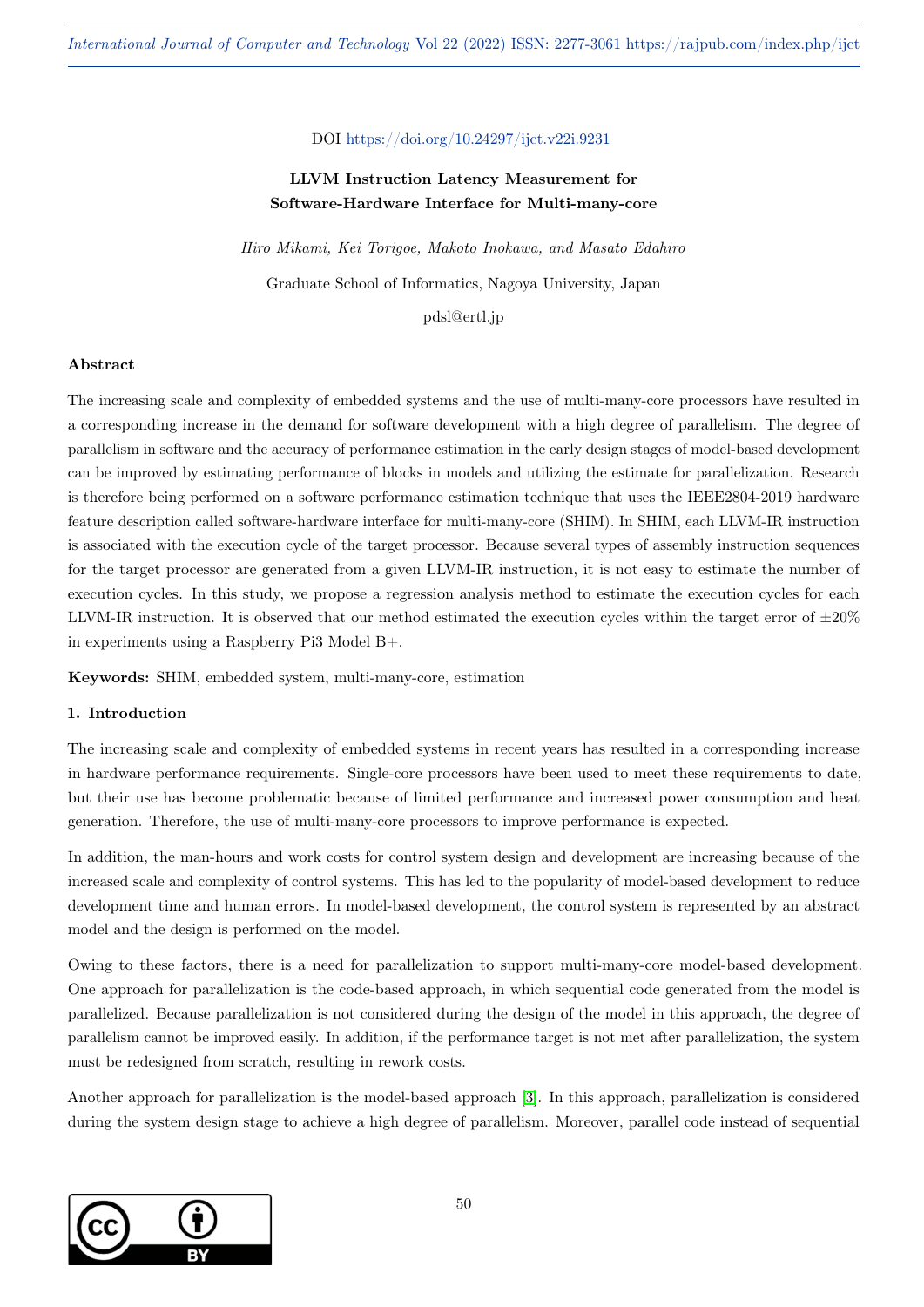code is automatically generated from the model.

However, to increase parallelism, it is necessary to consider the processing time of each block in the model for load balancing. To achieve this, it is crucial to devise a method for estimating the performance of the model design.

Performance estimation in model-based parallelization should not require an actual machine or an instruction set simulator (ISS), and the features of the actual machine should be considered during the estimation. This is because for embedded systems, it is not easy to use the development environment for the target processor in model-level design, especially in the early design phase.

To address these issues, research is being conducted on a performance estimation method based on the IEEE 2804-2019 hardware abstraction description [\[6\]](#page-11-1), called *software-hardware interface for multi-many-core (SHIM)*, which is an XML file describing the hardware features as parameters.

In SHIM, in order to make tools using SHIM target-independent, the LLVM-IR instruction set [\[8\]](#page-11-2) from the LLVM project [\[7\]](#page-11-3) is used for the processor instructions instead of the instruction set of the target processor. The use of LLVM-IR has two issues for performance estimation. 1) Since the LLVM-IR assumes infinite number of virtual registers, there are no register spilling in LLVM-IR code. 2) Several code sequences of the target code are generated from an LLVM-IR instruction.

In this study, to overcome these issues, we propose A) a method for software performance estimation using SHIM and B) a method for performance estimation of each LLVM-IR instruction to be stored in SHIM based on a regression analysis. In design flow, first, SHIM is created for the target processor using the proposal B) with the target-dependent environment. Then, performance of a system is estimated with the created SHIM using the proposal A) with the target-independent tools. The key contribution of this study is a reduction in the cost of producing SHIM so as to facilitate the application of SHIM to performance estimation. A case study on a Raspberry Pi3 Model B+ shows that the error of the estimated performance with SHIM is within the target value of  $\pm 20\%$ .

The rest of this paper is organized as follows: Section 2 provides a brief background of related work and previous studies on performance estimation with SHIM. Section 3 proposes the two methods related to performance estimation with SHIM. Section 4 describes a case study for the performance estimation of LLVM-IR instructions to be stored in SHIM for a Raspberry Pi3 Model B+. Section 5 presents an evaluation of the software performance estimation with SHIM described in Section 4. Section 6 concludes the study and discusses future work.

## 2. Performance Estimation with SHIM

# 2.1. SHIM [\[6\]](#page-11-1)

The widespread use of multi-many-core processors has led to the emergence of architectures with a variety of characteristics from which the user has to select the optimal processor for the specific application. This has led to an increased burden on vendors of tools for the analysis, optimization, automatic parallelization, and real-time operating systems, who are forced to deal with a wide variety of processors. System developers require tools with high portability and quality to efficiently use a wide variety of multicore devices. However, tool development requires the reading of voluminous manuals and an understanding of the characteristics of each processor.

To address this issue, the Multicore Association [\[2\]](#page-11-4) has developed an international standard called SHIM (Software-Hardware Interface for Multi-many-core) to support the development of tools for multicore devices. SHIM2.0 was standardized by IEEE in 2019 [\[6\]](#page-11-1). Figs. [1](#page-2-0) to [5](#page-4-0) show a schematic diagram of SHIM, what SHIM is, what SHIM can, relationship between SHIM and tools, and its use cases. In addition, the class diagram representation of the SHIM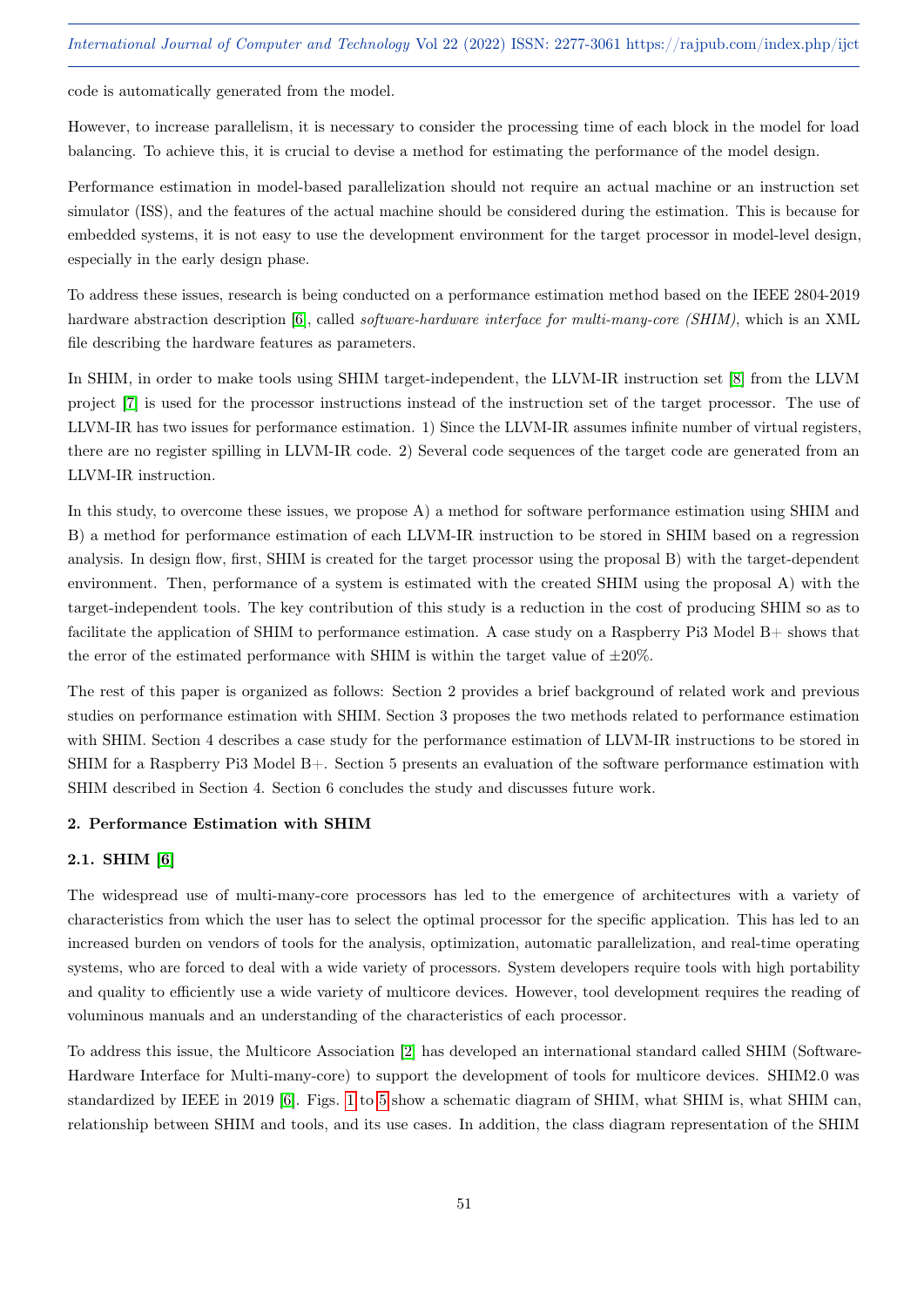

<span id="page-2-0"></span>

XML schema at top-level view [\[6\]](#page-11-1) is shown in appendix.

- An interface defined as an XML schema
- XML hardware description is written or generated according to the schema • An extraction of hardware properties that matter to multicore tools Processor core, number of cores, synchronization mechanism, inter-core communication channels, memory
- system, NoC/interconnect, virtualization
- A HW model described from a SW point of view
- NOT a functional model of hardware it is descriptive
- NOT a 100% description of hardware only the properties that matter to software
- NOT a tool itself tools are implemented by various vendors that use SHIM

## Figure 2: What SHIM is

A characteristic of SHIM is that only the important hardware information for software development are extracted rather than a strict description of the hardware details. Therefore, the target accuracy for performance estimation using SHIM is approximately ±20%. The basic principle behind SHIM is an understanding of the hardware features that affect software at the architectural design level. Therefore, once a program has been designed for a specific hardware described by SHIM, the software architecture should not require any changes during the later stages of system development. Compared to SHIM1.0, SHIM2.0 offers various improvements, such as pipeline, memory architecture, and heterogeneity support. It is expected that SHIM will be used in performance estimation and automatic parallelization tools, as well as in automatic configuration tools in OSs and middleware.

# 2.2. Relationship between SHIM and LLVM-IR

The LLVM-IR instruction set [\[8\]](#page-11-2) is used in SHIM for the processor instructions instead of the instruction set of the target processor. The use of LLVM-IR enhances the versatility of SHIM because LLVM-IR supports a wide variety of programming languages and target hardwares. Each LLVM-IR instruction is associated with its corresponding performance information in SHIM. This performance information is used in conjunction with the LLVM tool chain to estimate software performance for an arbitrary processor without the use of processor-specific tools.

## 2.3. Related Work

There are many studies [\[5,](#page-11-5) [10,](#page-11-6) [14,](#page-12-0) [11,](#page-12-1) [15\]](#page-12-2) on performance estimation at the target instruction level that do not rely on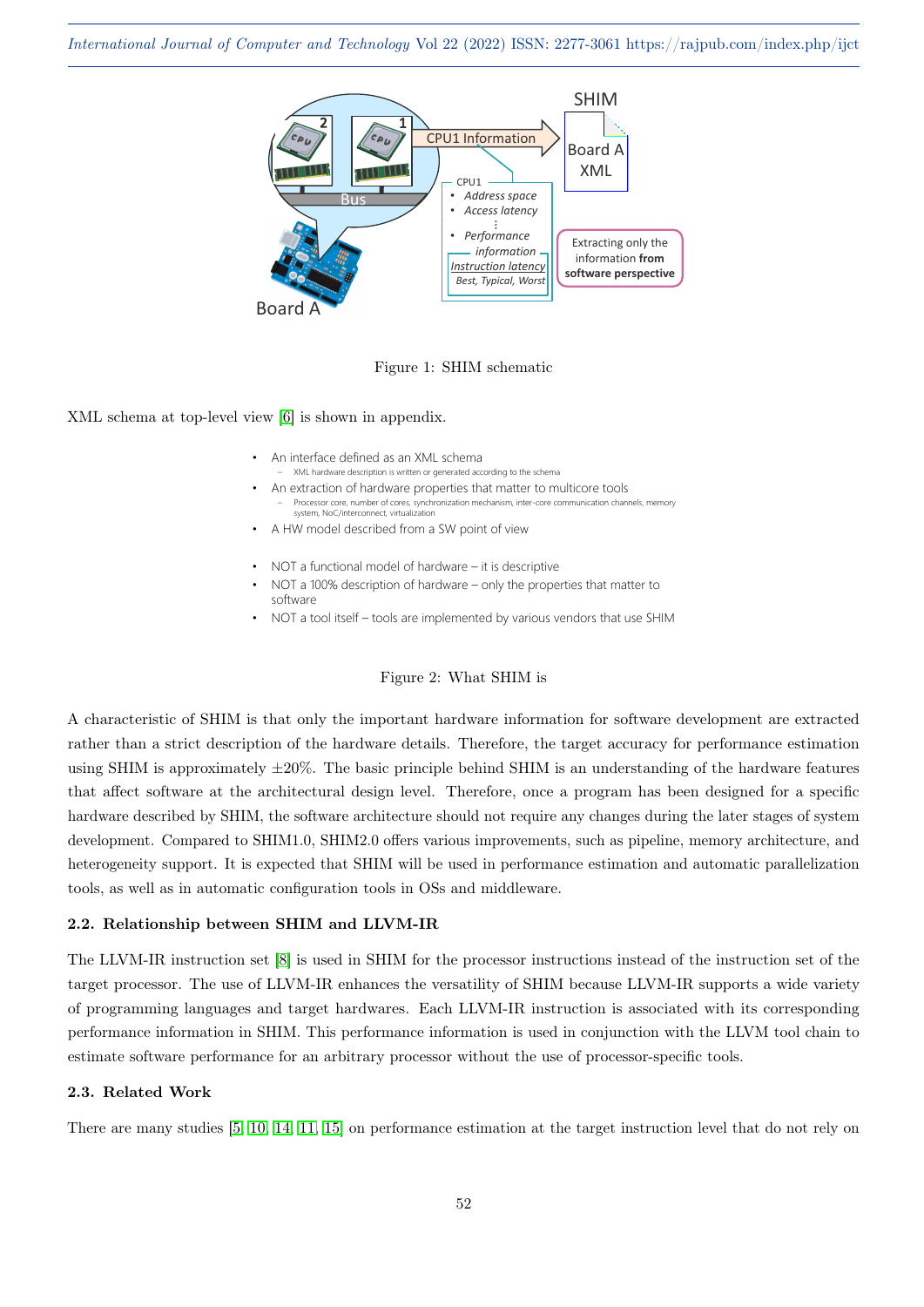- Help tools roughly estimate SW performance
- Help tools configure themselves and/or autogenerate the HW-specific configuration UI
- Help configure device drivers or hardware abstraction layer (HAL)
- NOT estimate SW performance with 100% accuracy
- NOT auto-generate HAL



# Figure 3: What SHIM can

Figure 4: SHIM and tools

SHIM. In general, the number of loop iterations and branch directions cannot be easily estimated in static analysis, whereas dynamic analysis requires an actual machine or ISS, which is not desirable for model-level design. In this study, we do not discuss these issues but consider only the SHIM-specific issues.

The possibility of performance estimation with SHIM has been demonstrated in a preliminary study using a JPEG decoder program [\[4\]](#page-11-7). In this study, the estimation results from SHIM and the LLVM profilers were compared with the simulation results from a cycle-accurate simulator of the actual processor. The estimation errors were maintained at less than  $\pm 20\%$ .

In this study, the following equation was used to evaluate the performance estimation of SHIM:

<span id="page-3-0"></span>
$$
Execution\ Cycles = \sum_{i} (IR\ Execution\ Times_{i} \times Latency_{i}), \tag{1}
$$

where IR Execution Times<sub>i</sub> is the execution count of Instruction<sub>i</sub> in LLVM-IR obtained from the LLVM profiler and Latency<sub>i</sub> is the number of execution cycles for  $Instruction_i$  stored in SHIM.

The execution cycles in SHIM were obtained with two methods: 1) extracting from the user manual of the target processor, or 2) calculating difference of clock cycles between a program WITH the target instruction (Target Program) and that WITHOUT it (Base Program) on an evaluation environment of the target processor (Fig[.6\)](#page-4-1). For both methods, it takes very long time to obtain cycle counts of all instructions. In addition, these methods force us to read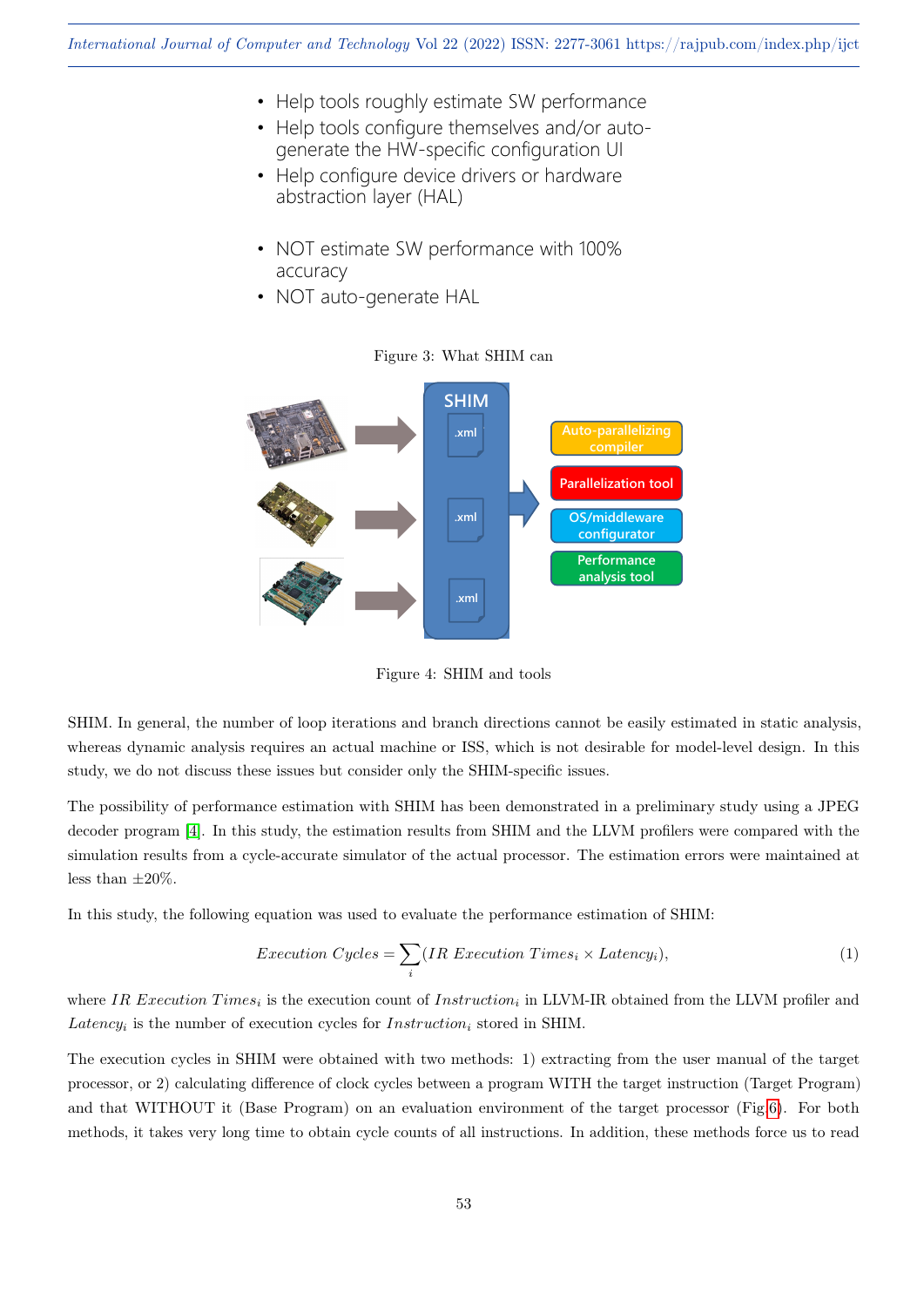- Performance estimation
	- Performance information is critical for most design-aid tools
	- Examples are auto-parallelizing compilers, other parallelizing tools, performance analysis tools, etc.
- System configuration
	- OS, middleware, and other runtime libraries need basic architectural information to configure itself
	- Other tools previously mentioned also need this
- Hardware modeling
	- May serve to configure a HW model (i.e. simulator)
	- May be useful for architecture exploration

| Base               | Target                                                                                                                                      |
|--------------------|---------------------------------------------------------------------------------------------------------------------------------------------|
| $C$ : EMPTY $()$ ; | $C : uiz = uiv + uix$                                                                                                                       |
| (NO Instruction)   | r11, 28[sp]<br>st.w<br>r10, 32[sp]<br>st.w<br>28[sp], r11<br>ld.w<br>$32[\text{spl}, r10]$<br>ld.w<br>add<br>r11, r10<br>r10,36[sp]<br>st.w |

<span id="page-4-0"></span>Figure 5: SHIM use cases

<span id="page-4-1"></span>Figure 6: Measurement of worst-case "add" cycle counts for SHIM

voluminous amount of documents or write a number of assembly programs.

In order to apply the method [\[4\]](#page-11-7) for performance estimation to general software, two issues related to LLVM-IR must be considered:

## <span id="page-4-2"></span>Issue1 Incurrence of register spilling penalties

<span id="page-4-3"></span>Issue2 Generation of several types of target instruction sequences from a single LLVM-IR instruction

[Issue1](#page-4-2) is related to the fact that whereas LLVM-IR assumes an infinite number of virtual registers, the finite number of registers in actual hardware results in register spilling. Because of the infinite virtual registers in LLVM-IR, there is no register spill and data in a register will never be lost once it is placed in the register. However, in actual hardware, the number of registers is finite, and it is possible for the data placed in a register to be lost because of register spilling. The memory accesses that are generated in such cases are not reflected in the LLVM-IR programs. Such memory accesses may incur cache miss penalties. The handling of such events is an important consideration in performance estimation with SHIM.

[Issue2](#page-4-3) is related to the fact that because LLVM-IR is an intermediate representation in compilers, multiple types of assembly code for the target processor may be generated from a single LLVM-IR instruction. Fig. [7](#page-5-0) shows an example of the conversion from an add instruction in LLVM-IR to the assembly code for the RH850/E1M-S2 [\[12\]](#page-12-3) from Renesas Electronics Corporation. The converted assembler code can be a simple add instruction or an add instruction with several types of register replacement processes. Because different target codes can be generated from a single LLVM-IR instruction, the probability of occurrence for each target code must be considered to calculate the latency accurately.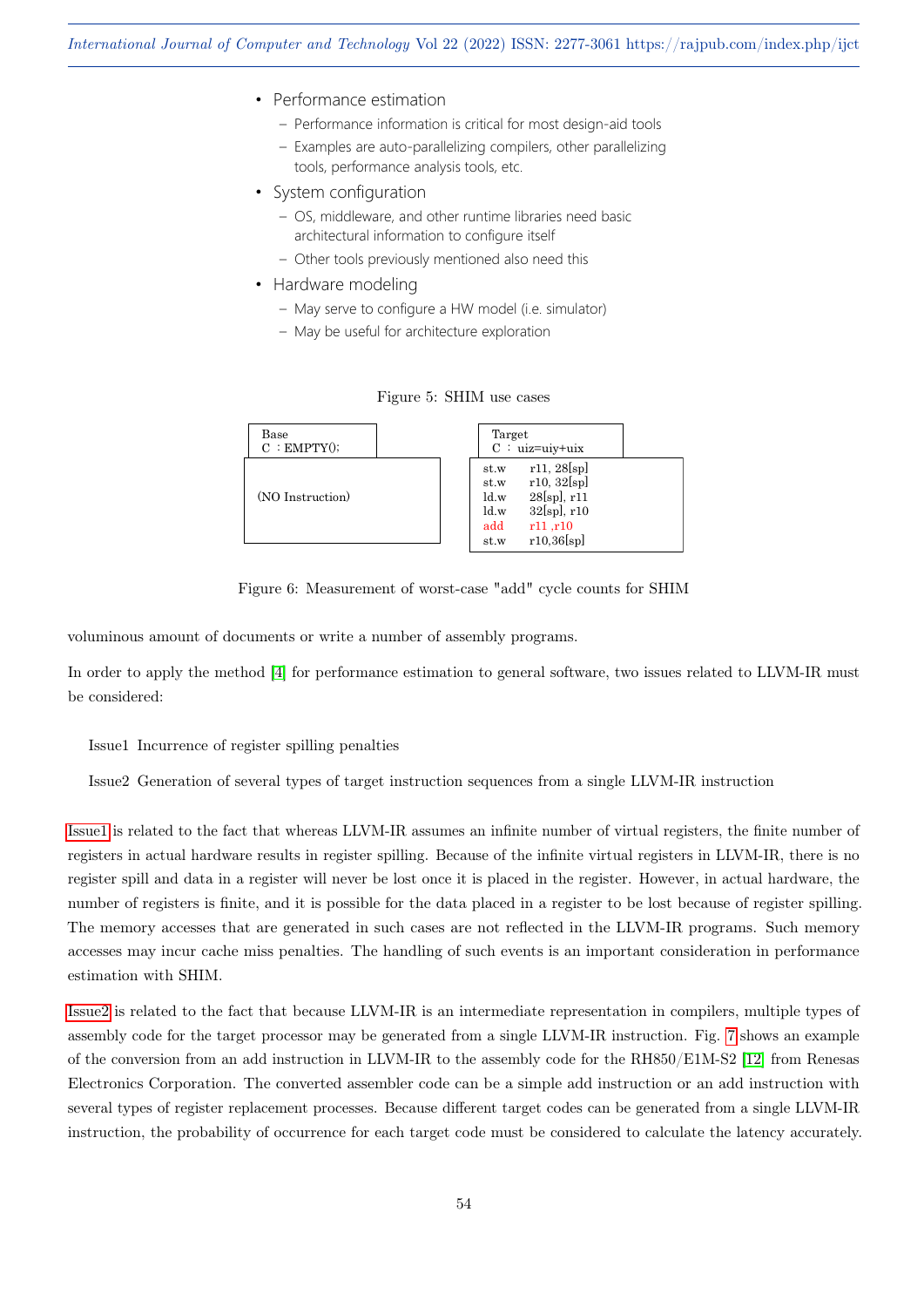

<span id="page-5-0"></span>Figure 7: Example of conversion from LLVM-IR instructions to assembly code

The consideration of such occurrence probabilities becomes more difficult with the increase in hardware architecture complexity and the dependence of code generation on the optimizer.

#### 3. Proposed Performance Estimation

In this section, we propose A) a method for software performance estimation using SHIM for early stage of model-based development, and B) a method for estimating the execution cycle of each LLVM-IR instruction to be stored in SHIM for a processor using regression analysis when SHIM is created for the processor.

In the proposal A), it is assumed that a model-based development tool can generate code for the model to be estimated, from which coverage information can be obtained by llvm-cov [\[9\]](#page-11-8). In addition, we assume that the cache miss and register spill ratios are known for the software generated from the model to be estimated. This assumption is usually true for embedded control systems such as automotive powertrain, where these ratios can be predicted from current design because of the use of iterative design. In the proposal B), we assume that a measuring method is available for the target processor, with which several types of values such as execution cycles can be measured for a number of programs.

These assumptions are summarized as follows:

- The coverage information from the llvm-cov tool [\[9\]](#page-11-8) is available for the estimated software generated from the model.
- The cache miss ratio and register spill ratio are known for the estimated software generated from the model.
- A measuring method for the cycle counts of the program is available for the target processor at the SHIM creation.

It is important to note that provided that the assumptions hold true, designers can estimate the performance of software using SHIM files with a target-independent tool once the SHIM files are created for the candidate processors and their evaluation environments by vendors.

# 3.1. Software Performance Estimation

In this subsection, equation [\(1\)](#page-3-0) is improved to give the following equation: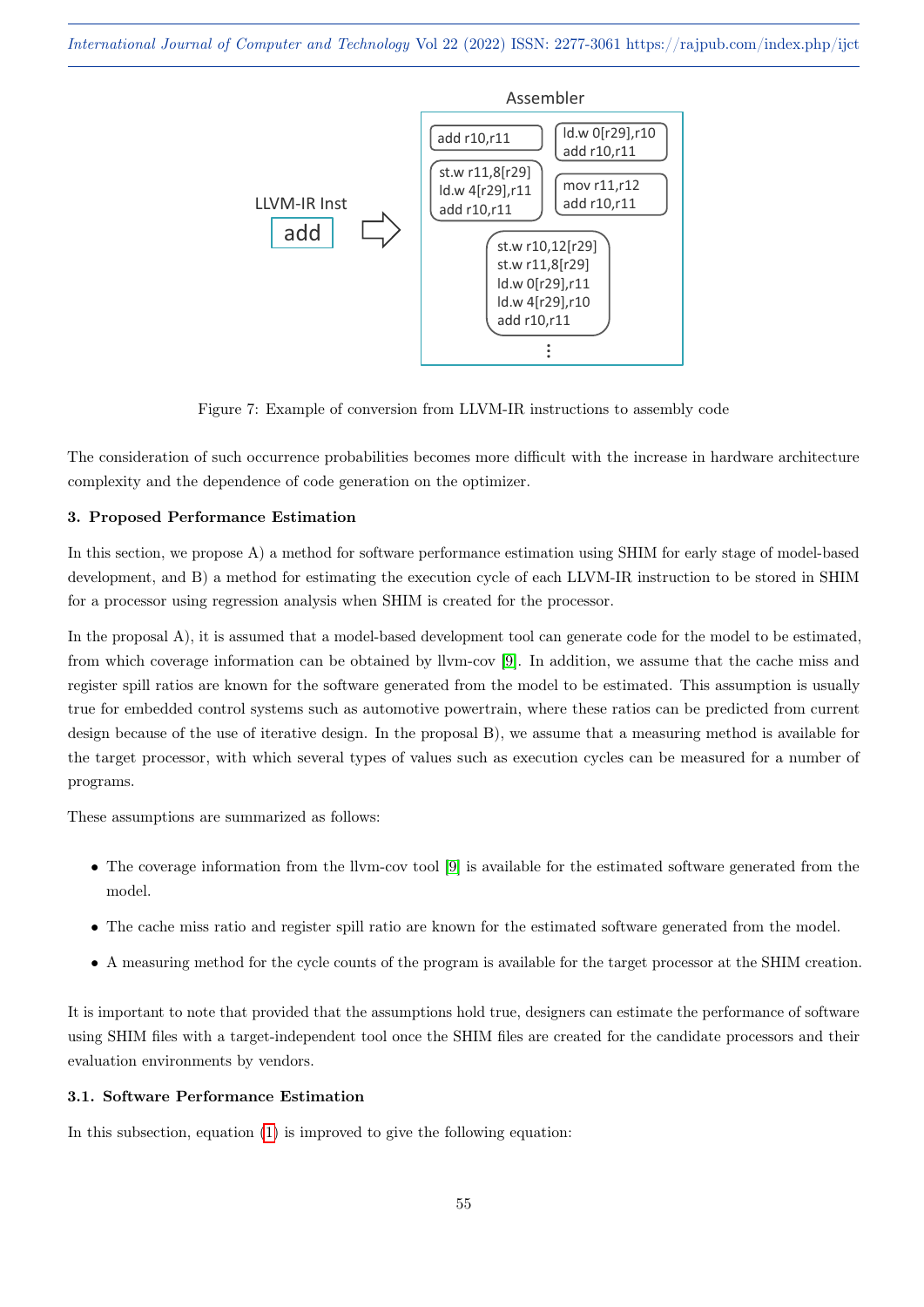

<span id="page-6-1"></span>Figure 8: Performance estimation flow

<span id="page-6-0"></span>
$$
Execution Cycles = \sum_{i} (IR Execution Times_{i} \times Latency_{i}) + Cache Access Times \times Latency^{C}
$$
  
+ Memory Load Times \times Latency^{L}  
+ Memory Store Times \times Latency^{S}  
+ Overhead (2)

[Issue1](#page-4-2) is overcome in equation [\(2\)](#page-6-0) by adding the number of cache accesses, memory loads/stores, and measurement overhead as parameters to the existing terms in equation [\(1\)](#page-3-0).

To estimate software performance, as is shown in Fig. [8,](#page-6-1) IR Execution Times<sub>i</sub> is measured using llvm-cov, and Cache Access Times, Memory Load Times, and Memory Store Times are calculated using the results from Ilvm-cov and the given cache miss and register spilling ratios. Execution Cycles can be estimated using Latencies in SHIM and the system Overhead, if any.

## 3.2. Execution Cycle Estimation by Regression Analysis

In this subsection, we propose a method to estimate the performance values to be stored in SHIM by using regression analysis as a solution to overcome [Issue2.](#page-4-3) The flow and regression formula of the proposed method are shown in Fig. [9.](#page-7-0) It is important to note that the regression formula in Fig. [9](#page-7-0) is the same as that in equation [\(2\)](#page-6-0) in Fig. [8.](#page-6-1) In the formula, the variables are Latencies and Overhead, and other values are obtained from llvm-cov or the evaluation environment of the target processor.

The measurement flow is as follows. First, multiple measurement programs are prepared. Next, Cache Access Times, Memory Load Times, Memory Store Times, and Exection Cycles are measured for the measurement programs in the evaluation environment of the target processor (measurement phase). The IR Execution Times<sub>i</sub>s are obtained from these measurement programs using llvm-cov (simulation phase). The regression formula is solved (regression analysis phase) to calculate Latencies and Overhead.

[Issue2](#page-4-3) is therefore overcome in this method by estimating the latency using a number of measurement programs. It should be noted that the same set of measurement programs can be used to measure different hardware.

As a result, with our proposed method, the estimation cost of execution cycles for each LLVM-IR instruction to be stored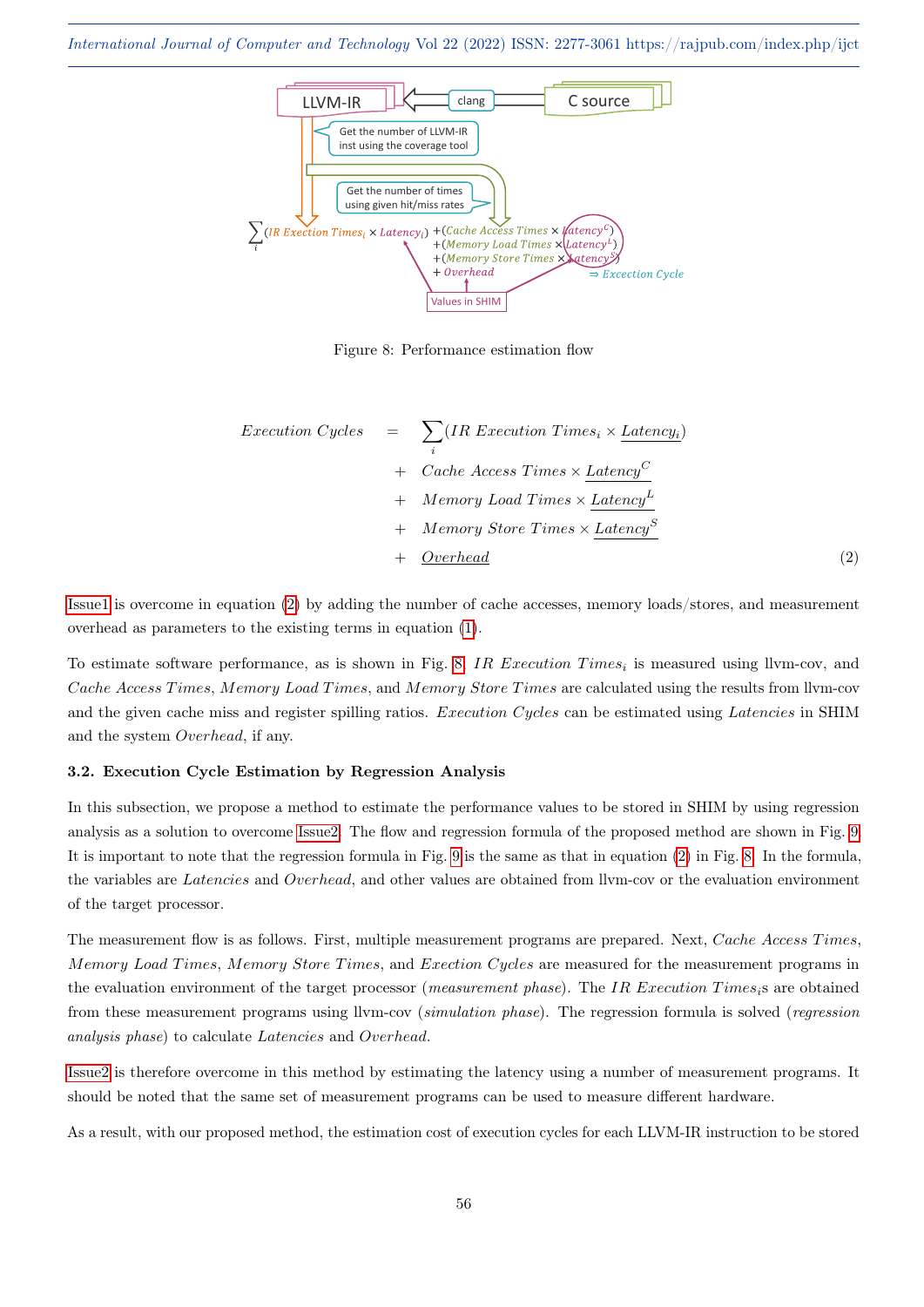

<span id="page-7-0"></span>Figure 9: SHIM value measurement flow

in SHIM is reduced compared with previous methods where these values are obtained by extracting from voluminous amount of documents or writing a number of assembly programs. In addition, acceracy of software performance estimation should be improved, which is shown in the following sections.

## 4. Case Study

In this section, we describe each step to estimate the SHIM performance values introduced in the previous section through a case study on a Raspberry Pi3 Model B+. The tools described in this section are openly available on the OpenSHIM website [\[13\]](#page-12-4).

## 4.1. Target Hardware

The target hardware in this case study is a Raspberry Pi3 Model B+ with the following basic specifications.

| <b>CPU</b>              | Cortex-A53          |
|-------------------------|---------------------|
| Number of cores 4 cores |                     |
| CPU clock               | $1.4~\mathrm{GHz}$  |
| Memory                  | 1 GB                |
| Cache                   | L1 Cache 32 KB      |
|                         | L2 Cache $512$ KB   |
| OS                      | Linux ver $4.14.68$ |

## 4.2. Measurement Programs

We first prepared 36 programs in C language for evaluation. The programs were designed to increase variants of LLVM-IR instructions.

We also set a lower limit for the number of execution cycles because the overhead has a greater effect on measurement programs with fewer execution cycles in our experimental environment. The lower limit was set to 10,000 cycles. For measurement programs in which the number of execution cycles was originally less than 10,000, the lower limit was exceeded by iterating the process in the main function.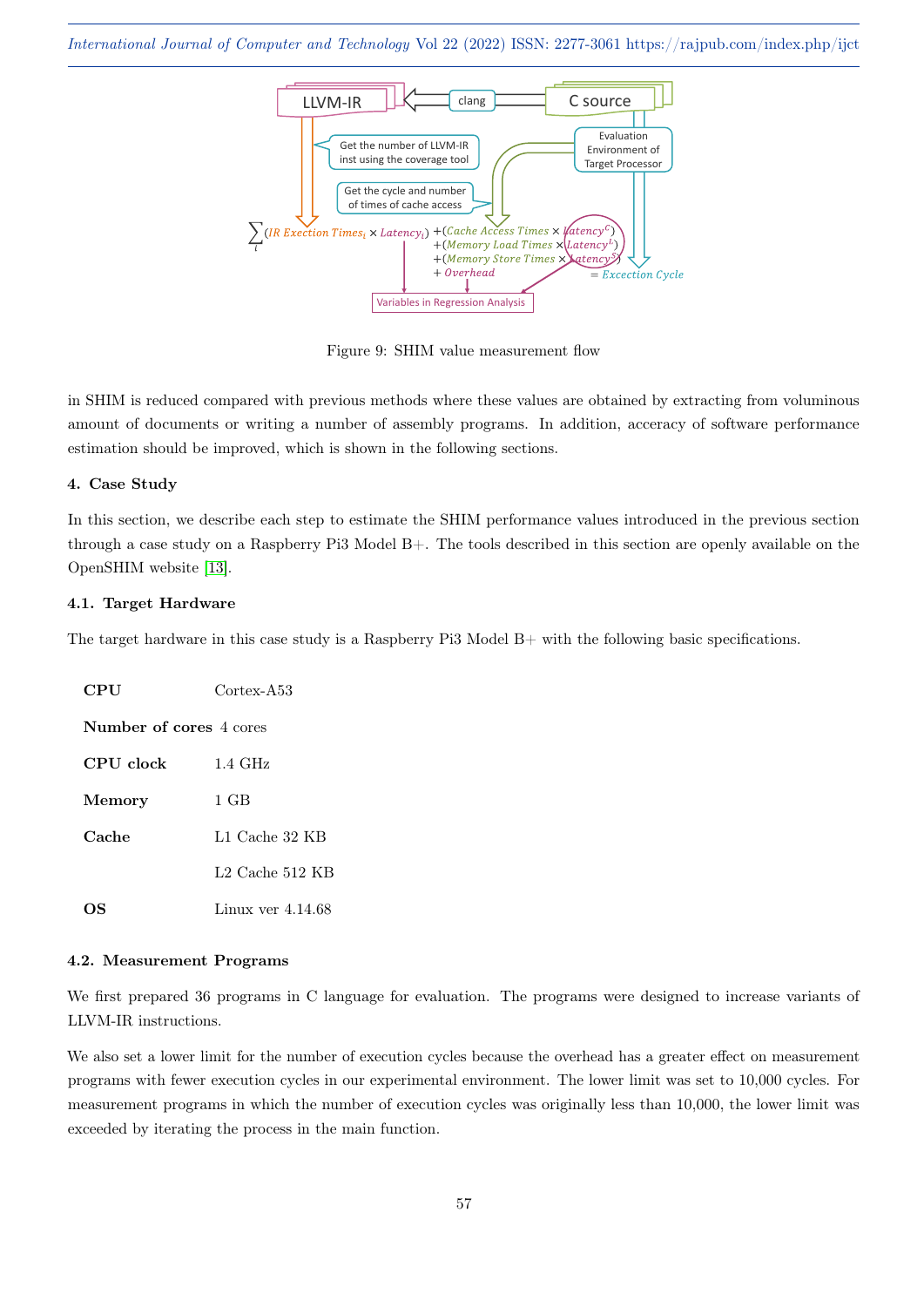## 4.3. Measurement Phase

In the measurement phase, the compiled measurement programs were executed to obtain the numbers of execution cycles, cache accesses, and memory loads and stores. These values were obtained using the PMU in the ARM processor on the Raspberry Pi3 Model B+. Each value was obtained through the following means:

#### Cache Access Times

Actual measurement.

#### Memory Load Times

Calculated using equation [\(3\)](#page-8-0).

## Memory Store Times

Calculated using equation [\(4\)](#page-8-1).

#### Overhead

Assumed to occur once each time and put into the regression equation as a constant term.

<span id="page-8-0"></span>
$$
Memory\ Load\ Times = Load\ Times \times Cache\ Miss\ Rate
$$
\n
$$
(3)
$$

<span id="page-8-1"></span>
$$
Memory Write Times = Store Times \times Cache \; Miss \; Rate \tag{4}
$$

#### 4.4. Simulation Phase

In the simulation phase, the number of LLVM-IR instructions for the measurement programs were obtained using llvm-cov. In the following, we present several techniques to improve the estimation.

## 4.4.1. Variable Settings

In our method, the latency of the LLVM-IR instruction is assigned to the variables in equation [\(2\)](#page-6-0). However, because a simple one-to-one assignment will result in too many variables and increase the number of sample programs required, we use a grouping technique in which instructions with similar behaviors are grouped into a single variable. Because an overly rough assignment will decrease the estimation cycle accuracy, the assignment of LLVM-IR instructions to variables is an important issue. This assignment must be performed such that the number of variables is not increased significantly while minimizing the latency differences for each variable.

In this study, we classified the instructions according to their processing similarities and number of cycles. Because there are many distinct processing instructions in LLVM-IR, we performed a rough classification of these instructions as shown in Table [1](#page-9-0) to avoid an excessive number of variables. The characteristics of each instruction variable are as follows:

| arithmetic Integer arithmetic instruction set |
|-----------------------------------------------|
|                                               |

| div   | Integer division instruction        |
|-------|-------------------------------------|
| float | Floating-point instruction set      |
| fdiv  | Floating-point division instruction |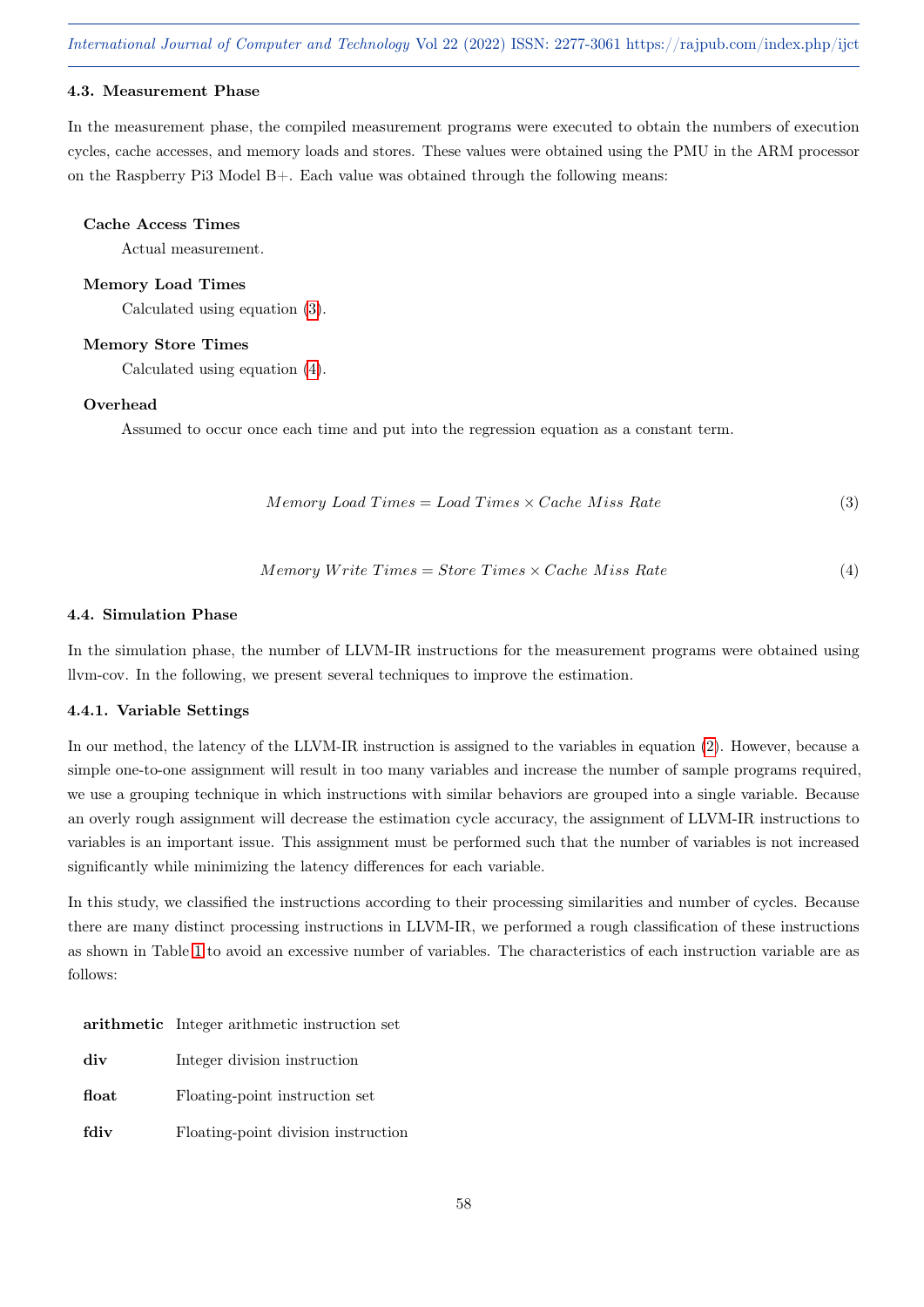| <b>Instruction Variable</b> |               | <b>Instruction</b> |        |        |
|-----------------------------|---------------|--------------------|--------|--------|
| arithmetic                  | add           | sub                | mul    | srem   |
|                             | urem          | icmp               |        |        |
| div                         | sdiv          |                    |        |        |
| float                       | fadd          | fsub               | fmul   | fcmp   |
| fdiv                        | fdiv          |                    |        |        |
| load                        | load          |                    |        |        |
| store                       | store         |                    |        |        |
| callret                     | call          | ret                |        |        |
| others1                     | sext          | zext               | sitofp | fptosi |
| others2                     | getelementptr | alloca             | phi    | br     |

<span id="page-9-0"></span>

| Table 1: Instruction classification table (part of the instructions) |  |
|----------------------------------------------------------------------|--|
|----------------------------------------------------------------------|--|

| load    | Load Instruction                     |
|---------|--------------------------------------|
| store   | Store Instruction                    |
| callret | Call instruction and Ret instruction |
| others1 | Cast instruction set                 |
| others2 | Other instruction groups             |

## 4.4.2. Classification of Instructions with Operand Dependencies

Although a mechanism to forward register values is present in modern hardware, delays are still incurred for some instructions such as load. In this study, we distinguish instructions that cause delays from those with operand dependencies. We say that an instruction has an operand dependency when its result is used by the next instruction in LLVM-IR. We classify the instructions div, float, fdiv, and load into two types of variables: *inst* and *inst\_d.* 

#### 4.5. Regression Analysis Phase

In the regression analysis phase, the latency is calculated using the values obtained from the measurement and simulation phases.

We used the error least-squares method for the regression analysis in which the error was defined as the difference between the estimated number of cycles and that executed on the actual machine. We calculated the square of the error for each measurement program and added the squares of all the programs to obtain the sum of the squares of the error. The combination of the variables *Latencies* and *Overhead* that minimizes the sum of squared errors is obtained through regression analysis with the following two constraints:

- The value of each latency is non-negative.
- The error of the estimated number of cycles is less than  $\pm 20\%$ .

We used the solver function in Microsoft Excel because the constraints could be easily set and the generated outputs in the CSV files easily handled. In addition, the solver function in Excel output the best solution even if there was no solution that satisfied the constraint conditions; therefore, the latency would be output for all situations.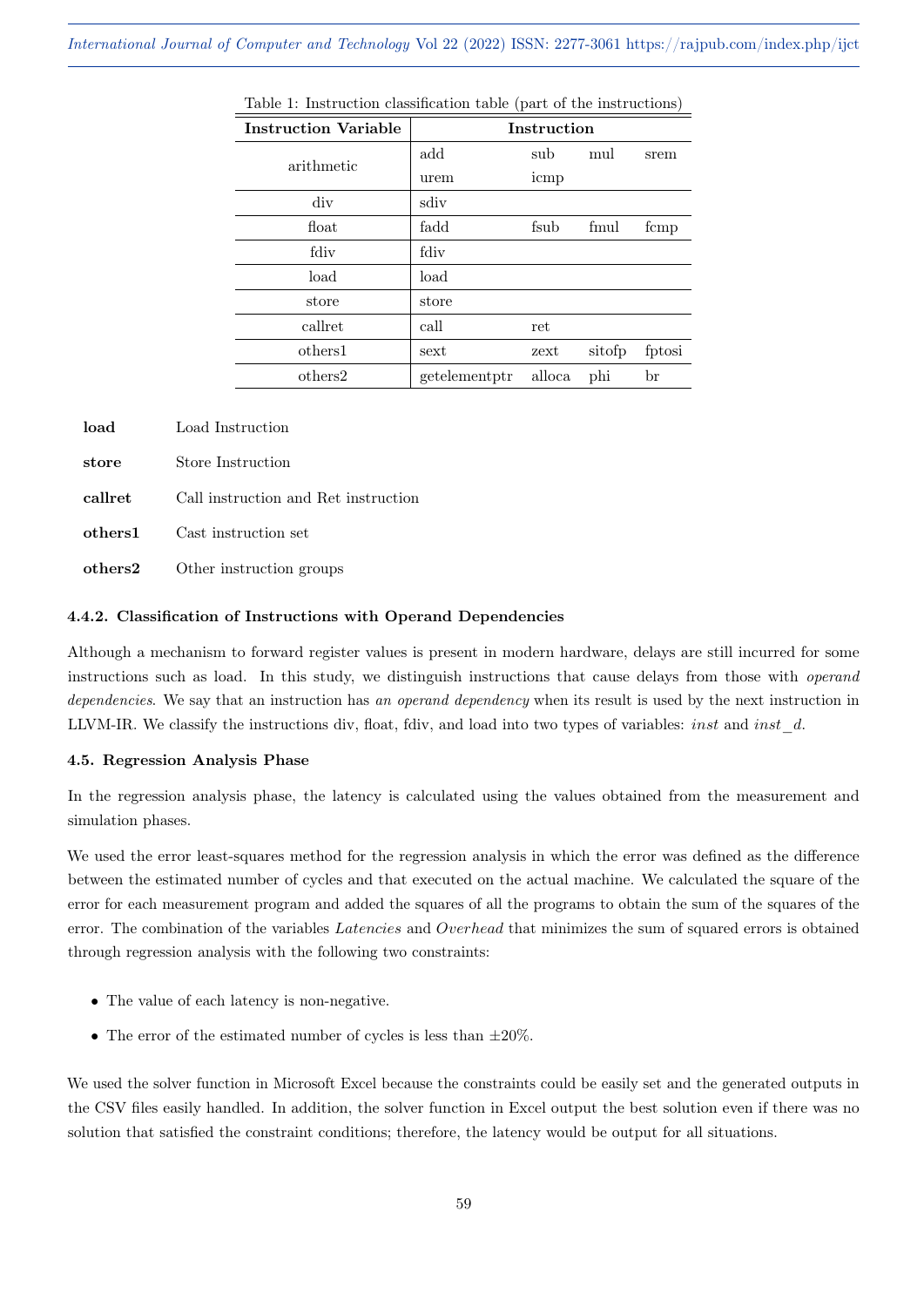| No.            | Program Name      | Description                                   |
|----------------|-------------------|-----------------------------------------------|
| 1              | CoreMark. $c$ [1] | Benchmark program for                         |
|                |                   | embedded systems developed by EEMBC           |
| $\overline{2}$ | Selectionsort.c   | Program to perform selection sorting          |
|                |                   | Program that calls a recursive function and   |
| 3              | Functions3.c      | performs integer and floating-point           |
|                |                   | operations within the function                |
|                |                   | Program to perform integer arithmetic with    |
| 4              | Functions4.c      | recursive functions and                       |
|                |                   | compare the size of two numbers               |
|                |                   | Program to perform floating point arithmetic, |
| 5              | Functions11.c     | including division with recursive functions   |
|                |                   | and compare the size of two numbers           |

<span id="page-10-0"></span>

| Table 2: Overview of the evaluation programs |
|----------------------------------------------|
|----------------------------------------------|

## 5. Evaluation for Software Performance Estimation

In this section, we evaluate the estimation of the SHIM software performance for the Raspberry Pi3 Model B+ described in the previous section.

## 5.1. Evaluation Method

The accuracy of the estimation is evaluated through the error, which is defined as

$$
Error = \frac{(Total\ Cycles - Estimation\ Result)}{Total\ Cycles}
$$
\n(5)

The programs used in our evaluation are outlined in Table [2.](#page-10-0) Other than CoreMark.c, the remaining four programs were self-made. The four programs were designed such that the overlaps in the trends of the number of executions were minimized for effective evaluation.

## 5.2. Results of estimation accuracy evaluation experiment

The results of applying the estimated latency to the five evaluation programs are presented in Fig[.10,](#page-11-10) where our proposed method is compared with the previous method [\[4\]](#page-11-7). The numbers in each graph in the figure correspond to those in Table [2.](#page-10-0) The errors for the proposed method were within the SHIM performance target of ±20% for all the evaluation programs, and the error of CoreMark.c was within ±10%. CoreMark.c is a well-known benchmark for embedded systems and is the most practical program among the evaluation programs. In addition, error rates for the proposed method are reduced in all evaluation programs compared with the previous method.

#### Conclusion

In this study, we proposed A) a method for software performance estimation with SHIM and B) a method for estimating the performance of each LLVM-IR instruction stored in SHIM using regression analysis. The proposed methods were implemented and tested on a Raspberry Pi3 Model B+. The target error of  $\pm 20\%$  was achieved in the SHIM performance value, and error rates were reduced in all experiments compared with the previous method. Furthermore, our method for estimation of execution cycles for each LLVM-IR instruction is easily applicable to other processors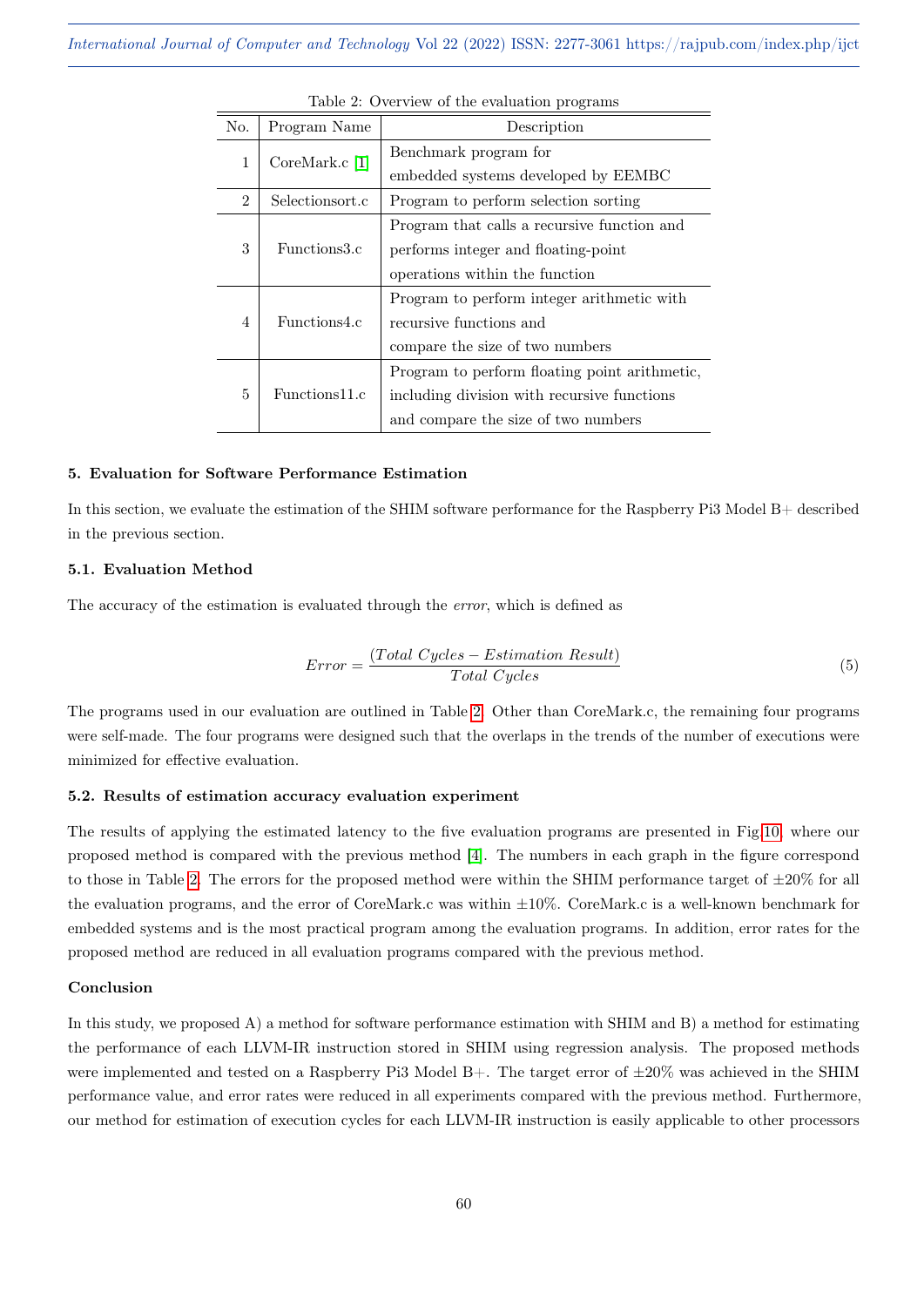

<span id="page-11-10"></span>Figure 10: Error rate for the evaluation programs

with different instruction set. Thus, our proposed method will greatly reduce the cost of estimation.

In the future, we will provide support for system calls and library functions in the measurement program. Furthermore, one of the main goals of this study is to apply the proposed methods to different hardware. It is necessary to test the applicability of our method to other hardware and to make further improvements.

# References

- <span id="page-11-9"></span>[1] EEMBC, "CoreMark", (Accessed 2022-05-01). https://www.eembc.org/coremark/.
- <span id="page-11-4"></span>[2] EMC, "The Multicore Association Specifications", (Accessed 2022-05-01). https://www.embeddedmulticore.org/themulticore-association-specifications/.
- <span id="page-11-0"></span>[3] eSOL Co. Ltd., "eMBP (Model Based Parallelizer)", (Accessed 2022-05-01). https://www.esol.co.jp/embedded/mbp.html.
- <span id="page-11-7"></span>[4] Gondo, M., Arakawa, F., & Edahiro, M. (2014, April). Establishing a standard interface between multi-manycore and software tools-SHIM. In 2014 IEEE COOL Chips XVII (pp. 1-3). IEEE.
- <span id="page-11-5"></span>[5] Hwang, Y., Abdi, S., & Gajski, D. (2008, March). Cycle-approximate retargetable performance estimation at the transaction level. In Proceedings of the conference on Design, automation and test in Europe (pp. 3-8).
- <span id="page-11-1"></span>[6] IEEE, "IEEE Standard for Software-Hardware Interface for Multi-Many-Core", IEEE 2804-2019, (Accessed 2022-05-01). https://standards.ieee.org/ieee/2804/7477/.
- <span id="page-11-3"></span>[7] LLVM project, "The LLVM Compiler Infrastructure",(Accessed 2022-05-01). https://llvm.org/.
- <span id="page-11-2"></span>[8] LLVM project, "LLVM Language Reference Manual", (Accessed 2022-05-01). https://llvm.org/docs/LangRef.html.
- <span id="page-11-8"></span>[9] LLVM project, "llvm-cov", (Accessed 2022-05-01). https://llvm.org/docs/CommandGuide/llvm-cov.html.
- <span id="page-11-6"></span>[10] Patel, R., & Rajawat, A. (2013). Recent trends in embedded system software performance estimation. Design Automation for Embedded Systems, 17(1), 193-213.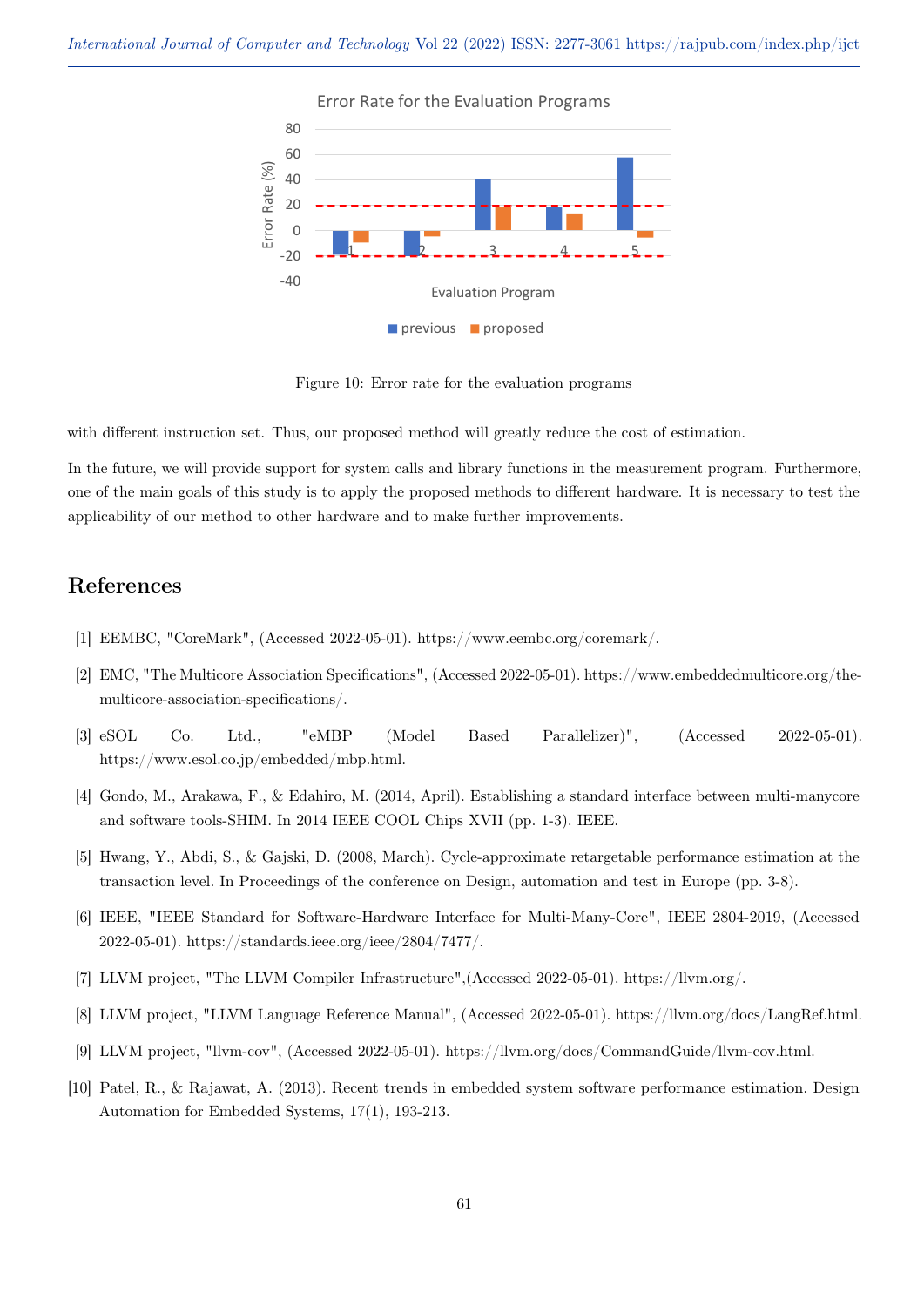- <span id="page-12-1"></span>[11] Ray, A., Srikanthan, T., & Wu, J. (2010). Rapid techniques for performance estimation of processors. Journal of Research and Practice in Information Technology, 42(2), 147-165.
- <span id="page-12-3"></span>[12] Renesas electronics, "RH850/E1M-S2", (Accessed 2022-05-01). https://www.renesas.com/jp/en/products/microcontrollersmicroprocessors/rh850-automotive-mcus.
- <span id="page-12-4"></span>[13] SHIM Working Group, "SHIM Latency Measurement and Insertion", (Accessed 2022-05-01). https://github.com/openshim/shim2/tree/master/shim-measure.
- <span id="page-12-0"></span>[14] Wang, S., Zhong, G., & Mitra, T. (2017). CGPredict: Embedded GPU performance estimation from single-threaded applications. ACM Transactions on Embedded Computing Systems (TECS), 16(5s), 1-22.
- <span id="page-12-2"></span>[15] Wijesundera, D., Prakash, A., Srikanthan, T., & Ihalage, A. (2018). Framework for rapid performance estimation of embedded soft core processors. ACM Transactions on Reconfigurable Technology and Systems (TRETS), 11(2), 1-21.